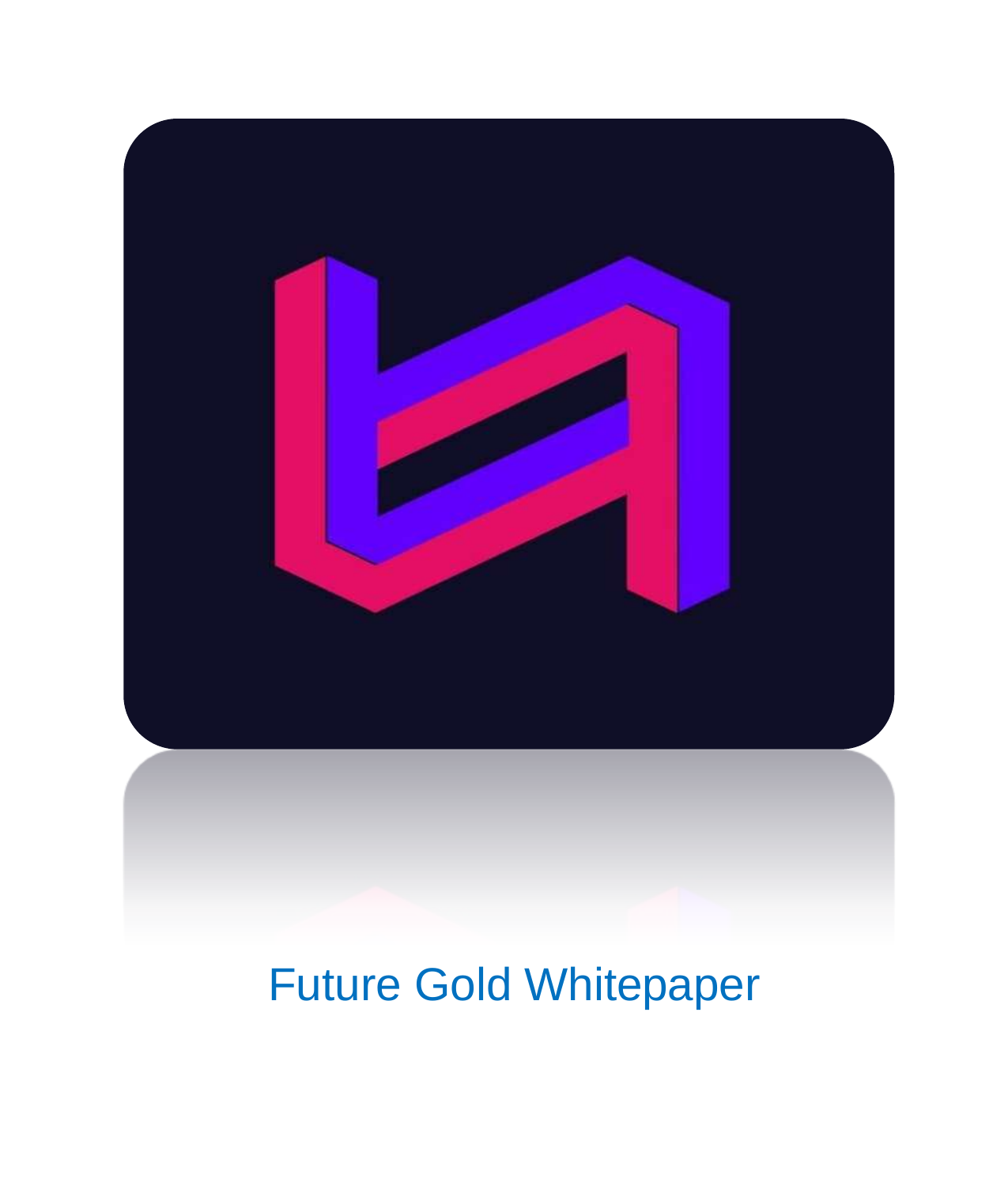## Welcome to Future Gold Whitepaper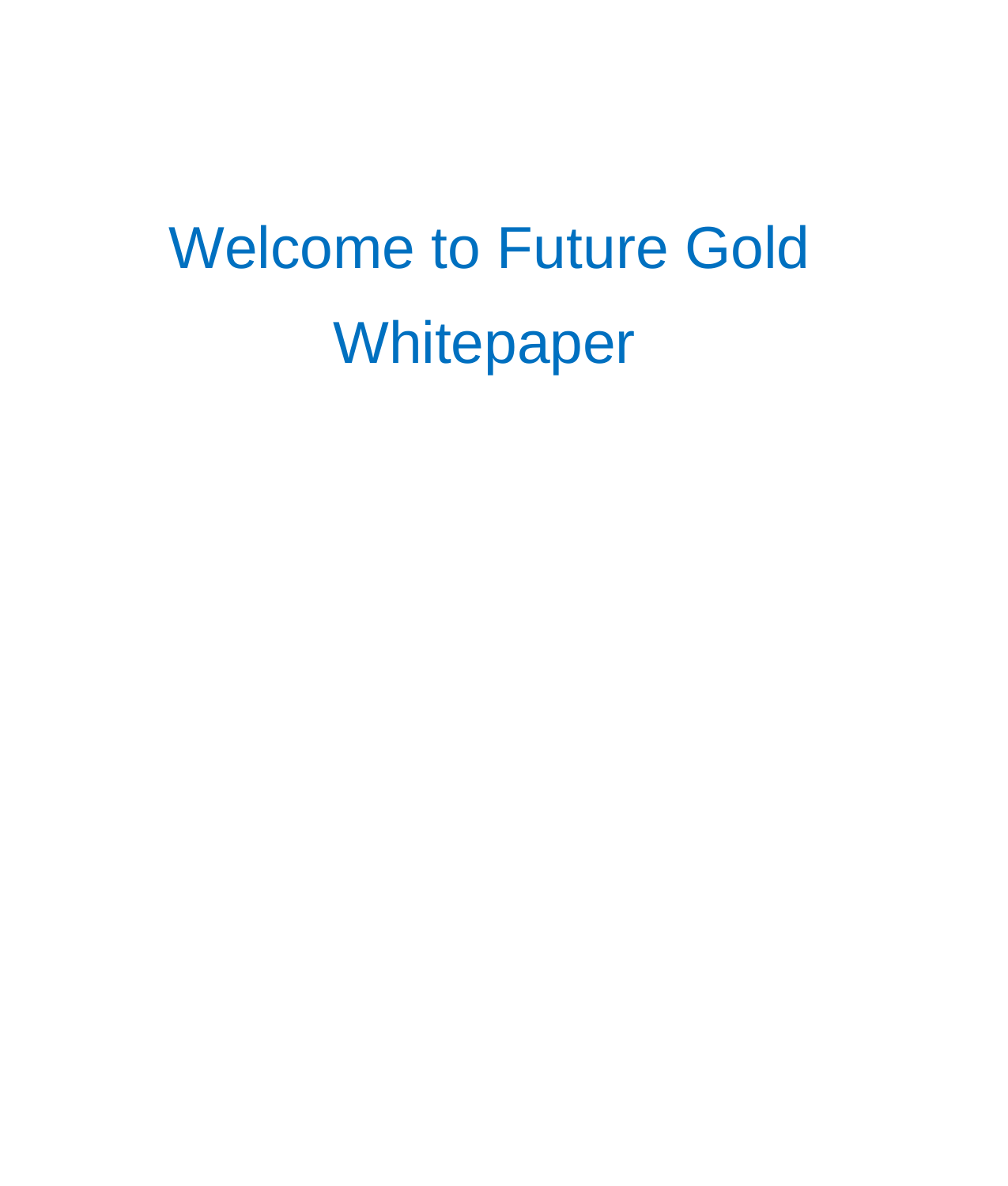# Future Gold

- 1. Introduction ........... 5
- 2. What is Future Gold? …6
- 3. Token details …………..7
- 4 . Token Allocation ……...8
- 5. Roadmap ………..9
- 6 . **About upcoming exchanger 10**
- 7 . Launching soon ………11
- 8. **Q1 2022 ………………..12**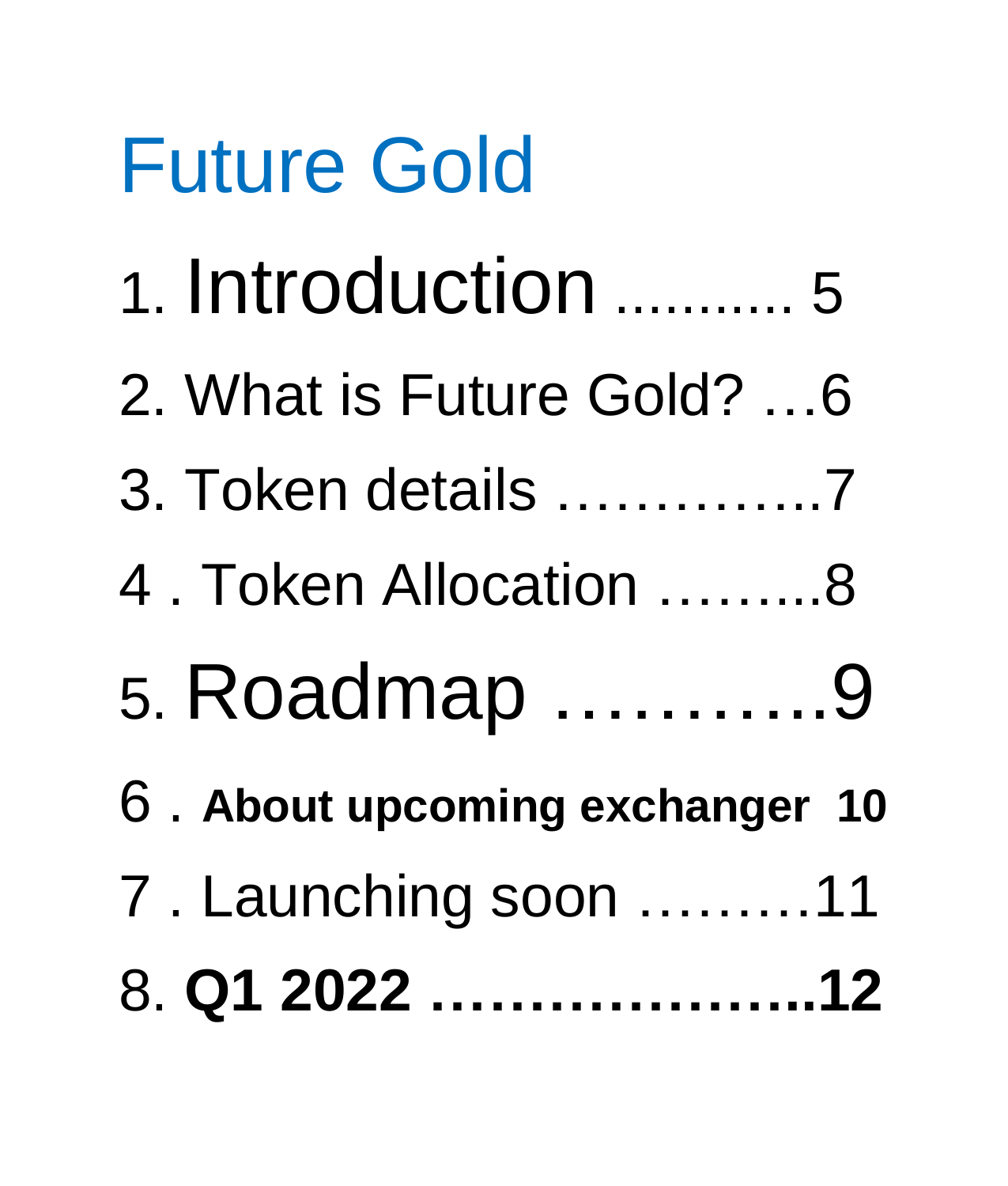| 9. List Target  13              |  |
|---------------------------------|--|
| <b>10. Support contact  14</b>  |  |
| 11. website, Telegram, twitter, |  |
| facbook  15-16                  |  |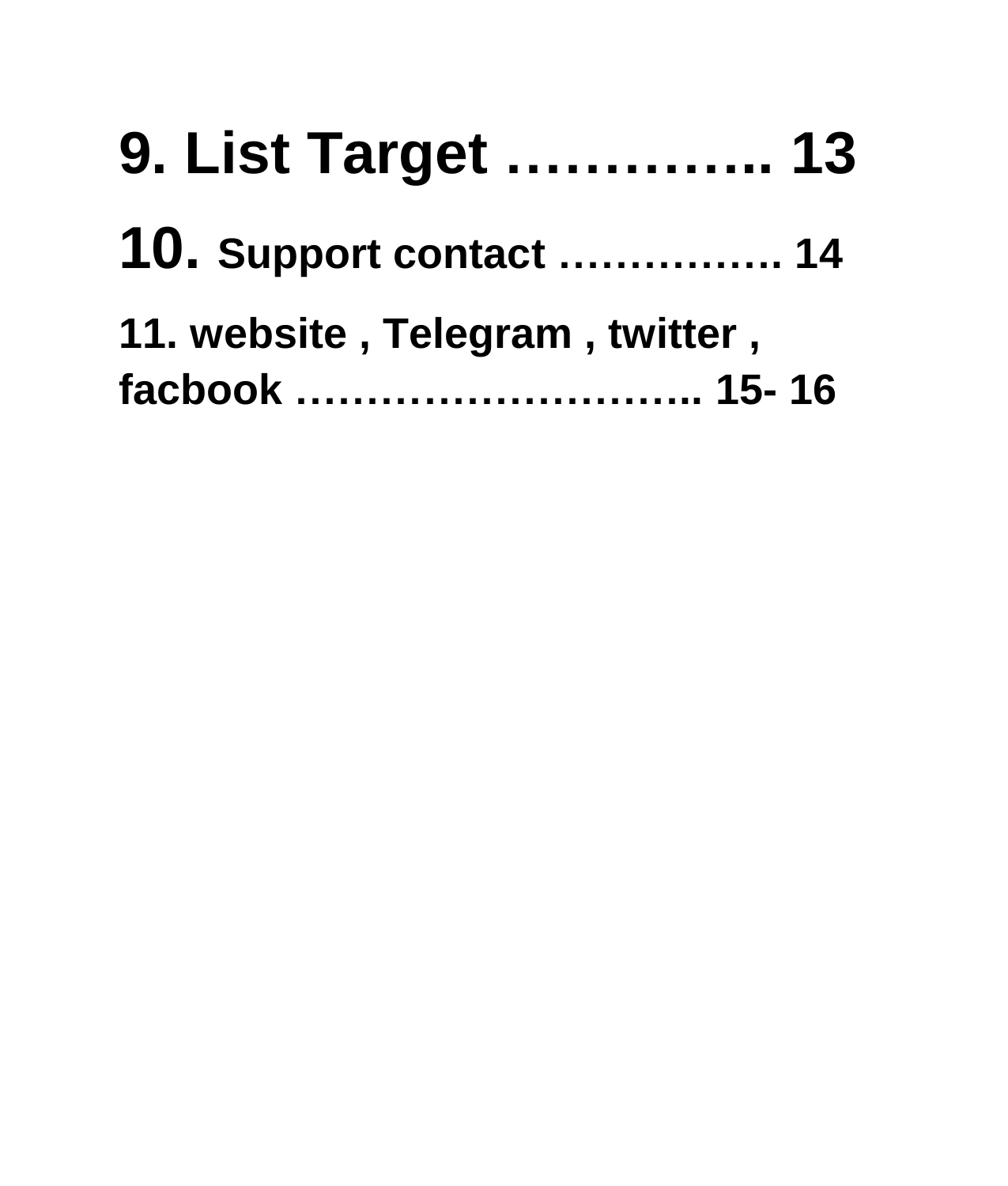## Introduction

Launched in July 2021, future gold is the fastest-growing cryptocurrency of its kind. future gold is fully decentralized and on a mission to bring popular cryptocurrency concepts to the mainstream in one, easy to understand project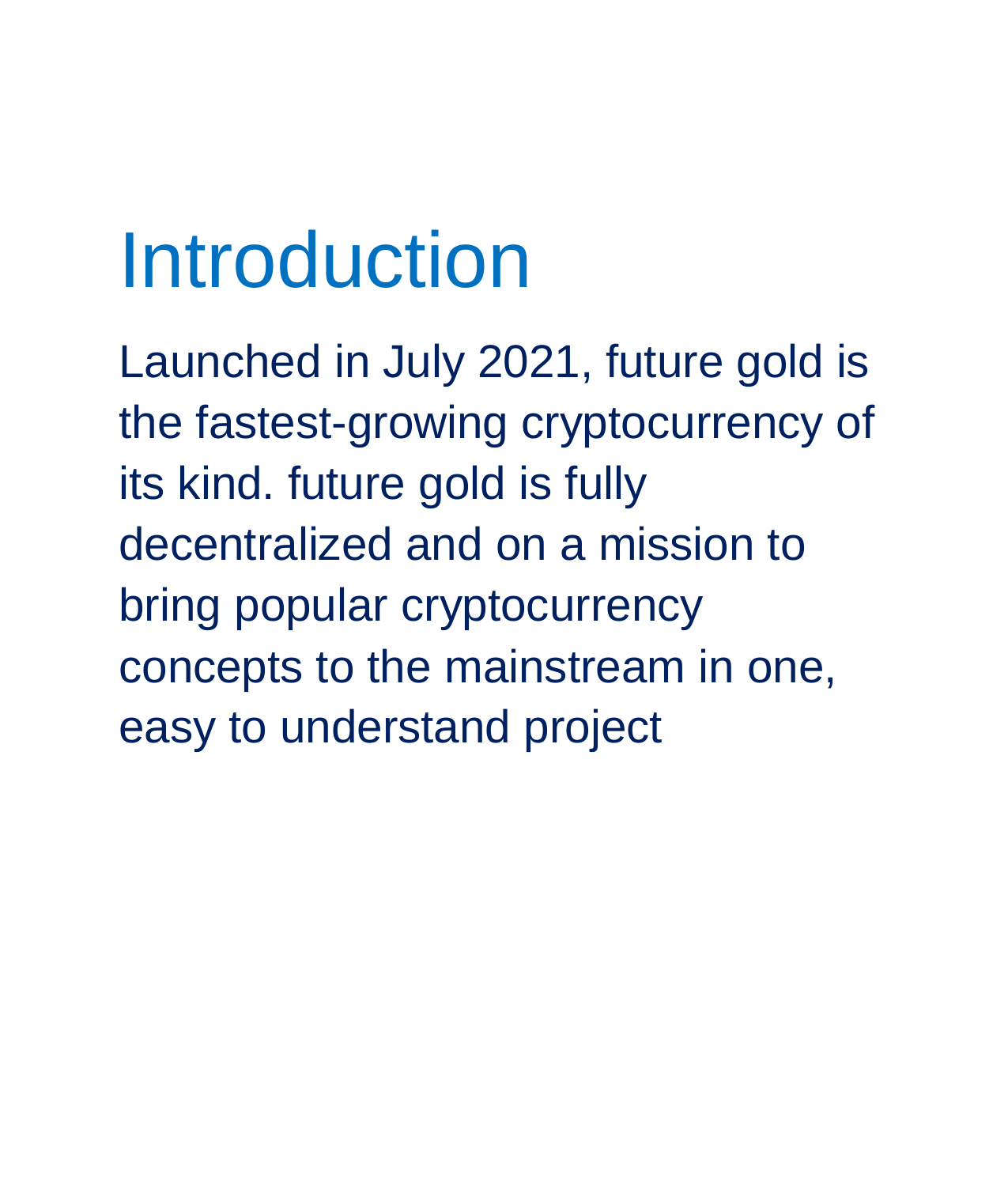### What is Future Gold?

Future gold ( FGD ) is a decentralized Token built on the Binance smart chain network that offers a modularized and modern way to give benifit to all Involved users. Its aims to bring businesses and developers together to solve real world problems with the shared values of transparency, fee less transactions, social and economic inclusion, environmental sustainability.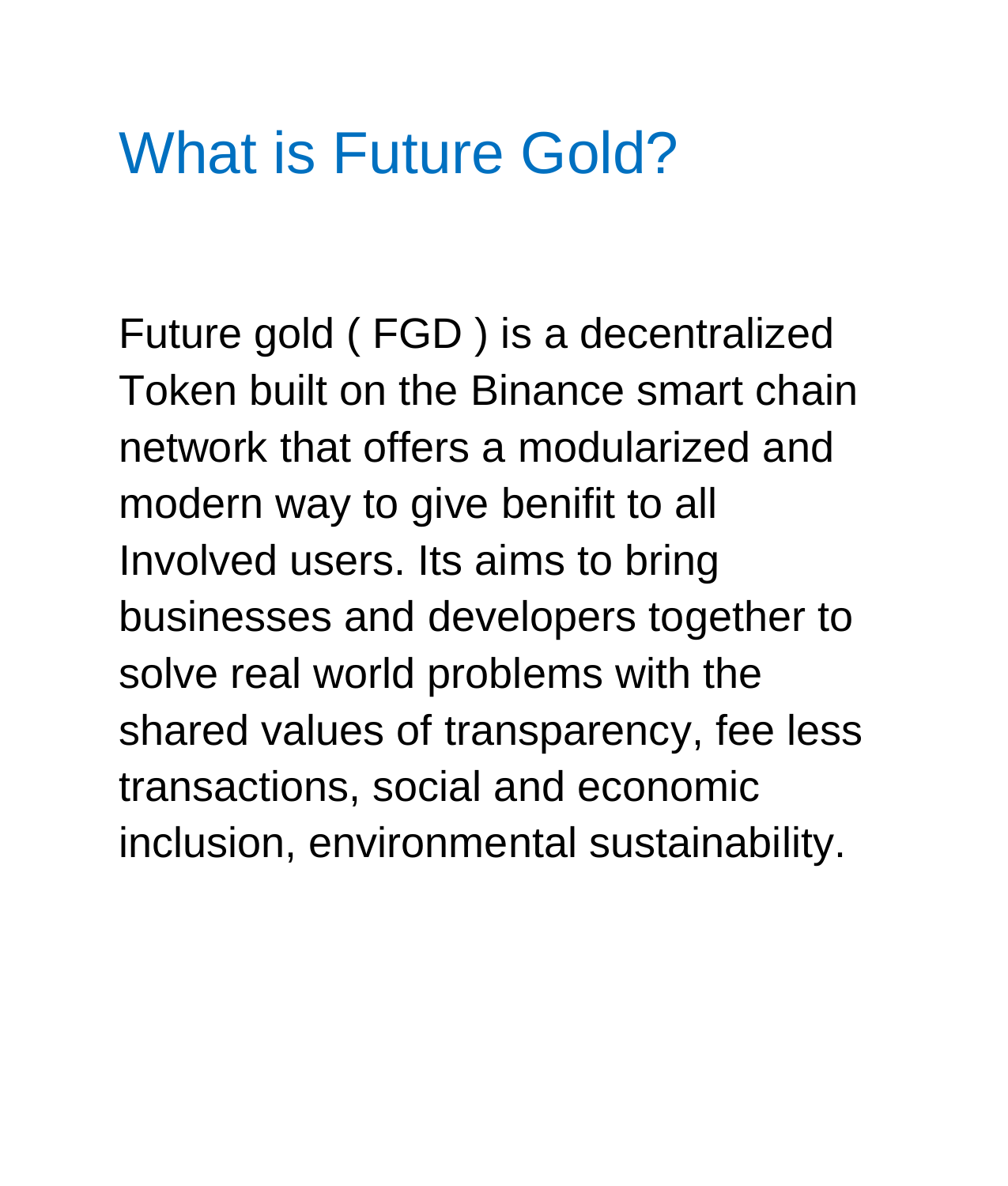### Token details

Token name : Future Gold Symbol : FGD Decimal : 18 Blockchain : bscscan.com Contact address : 0xFc7A3FBEeFDd8aE4d42BB314450A 4F6b4bE6d68a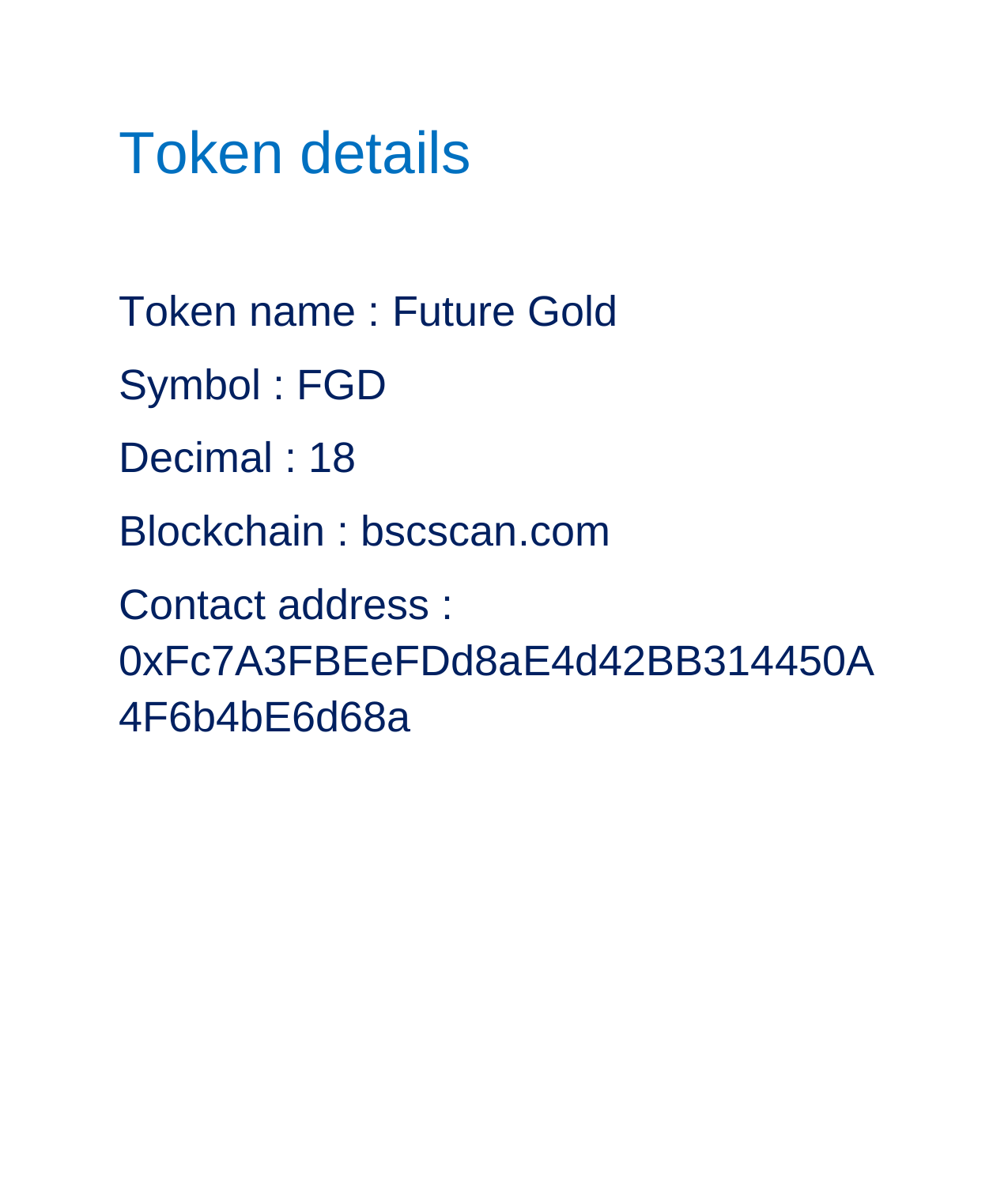### Token Allocation

Token total supply : 1,000,000,000

| <b>Airdrop &amp; Bounty</b> | $\langle$ > 20%       |
|-----------------------------|-----------------------|
| Pre-sell & private sell     | $\langle$ > 20%       |
| Liquidity                   | $\Leftrightarrow$ 15% |
| <b>Support team</b>         | $\leq$ 5%             |
| <b>Development</b>          | $\lessdot$ 5 %        |
| <b>Listing Fee</b>          | $\approx$ 15 %        |
| <b>Company holding</b>      | $\approx$ 10 %        |
| <b>Others</b>               | $\langle$ > 10 %      |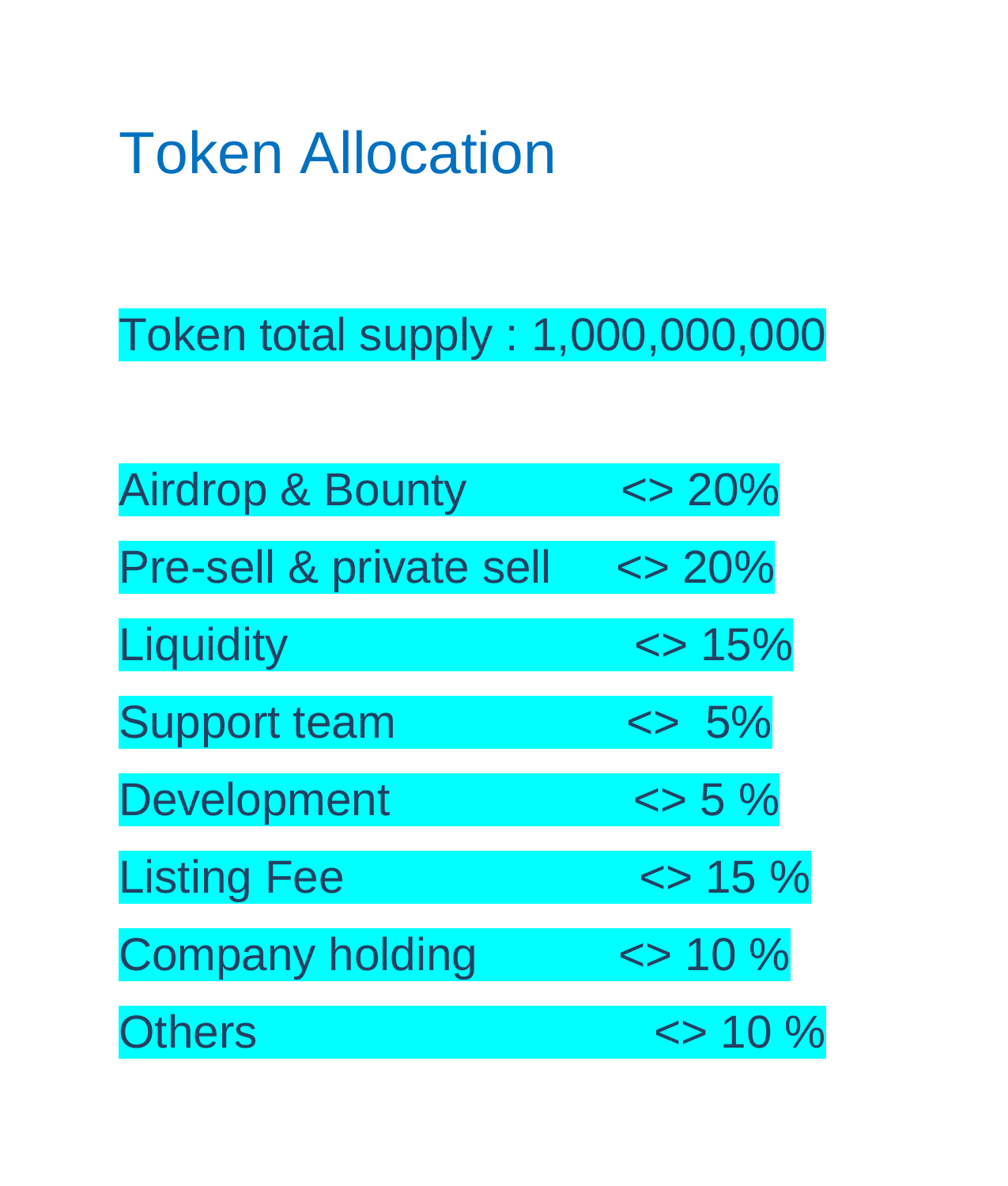## Roadmap

- Project start
- a<mark>g</mark>ar smart contract create
- a ba project develop
- **Service** website make
- and the Airdrop and Bounty
- **Service** token distribution
- s. List pancake
- **September** List big exchanger
- ÷ buy back
- ÷. Burn

÷

- ÷. **Partnerships**
- **.** officially exchanger Launch
- a ba officially explorer Launch
	- update Roadmap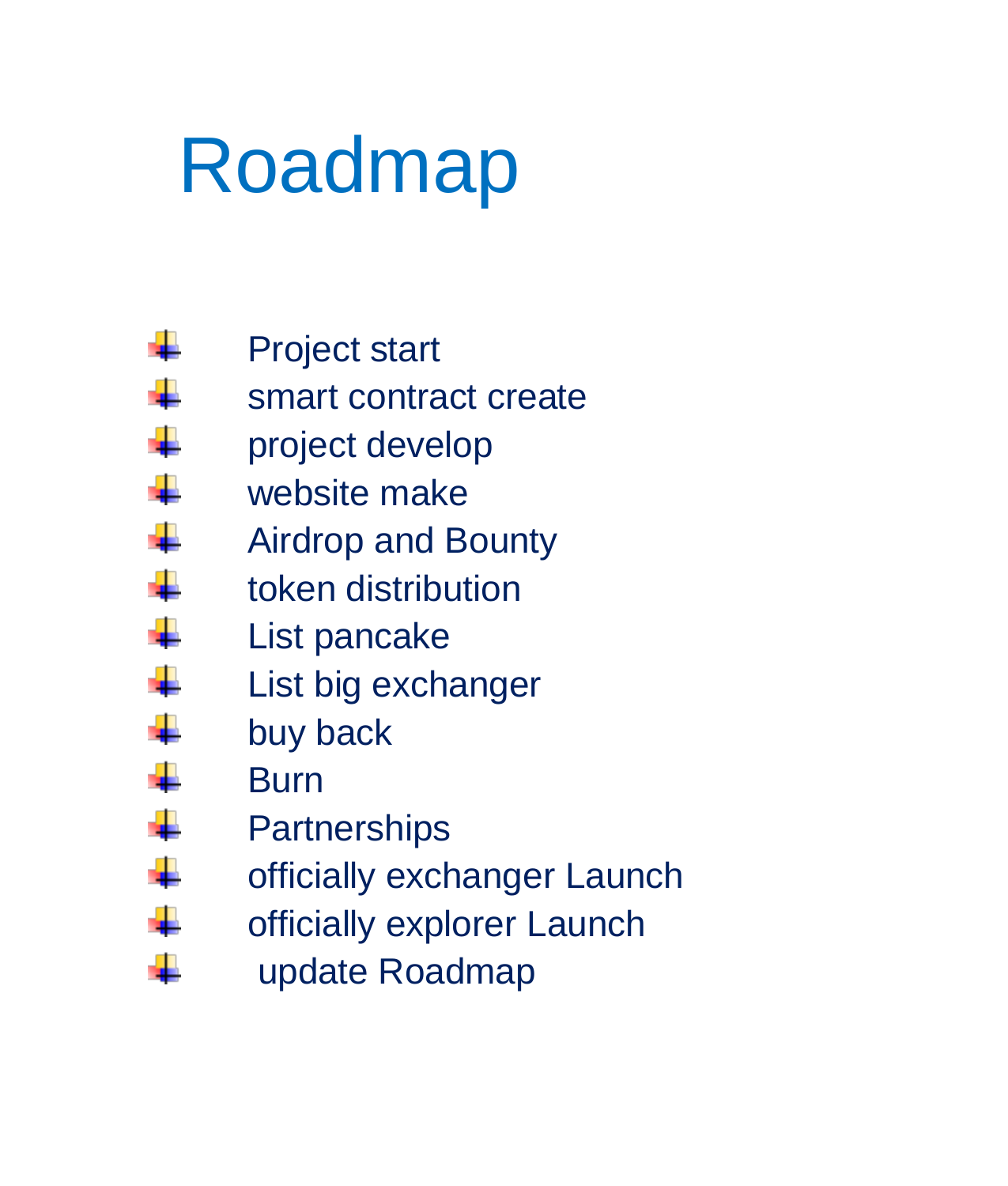**About upcoming exchanger**

**Our Exchange will be like other exchanges, for example: binance, kucoin, hotbit**

**The purpose of creating an exchanger is to give everyone a good profit.**

**An exchange is able to change people's lives ( That's a reason )**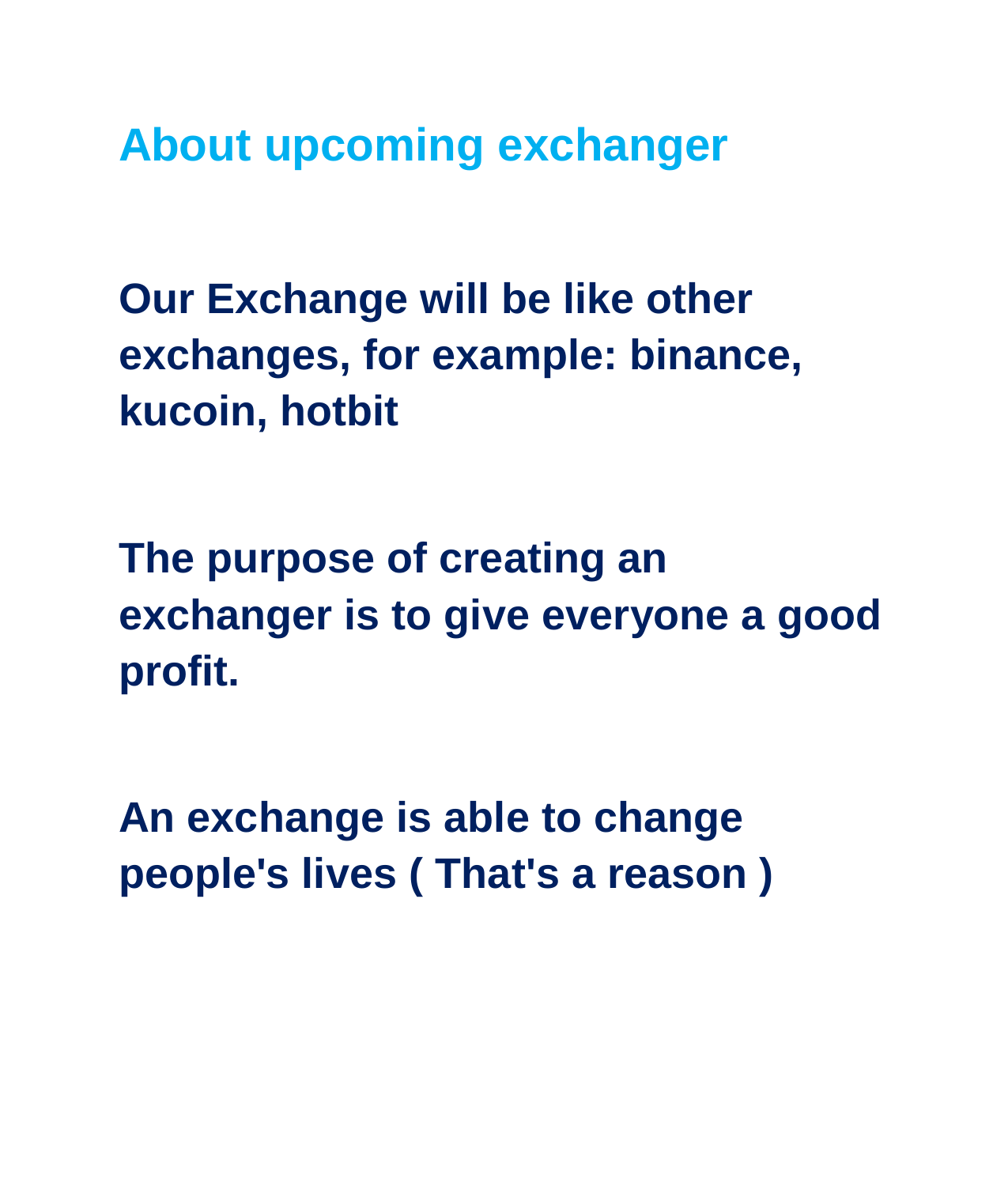

### Launching soon





### **Coinmarketcap**



**Coingecko**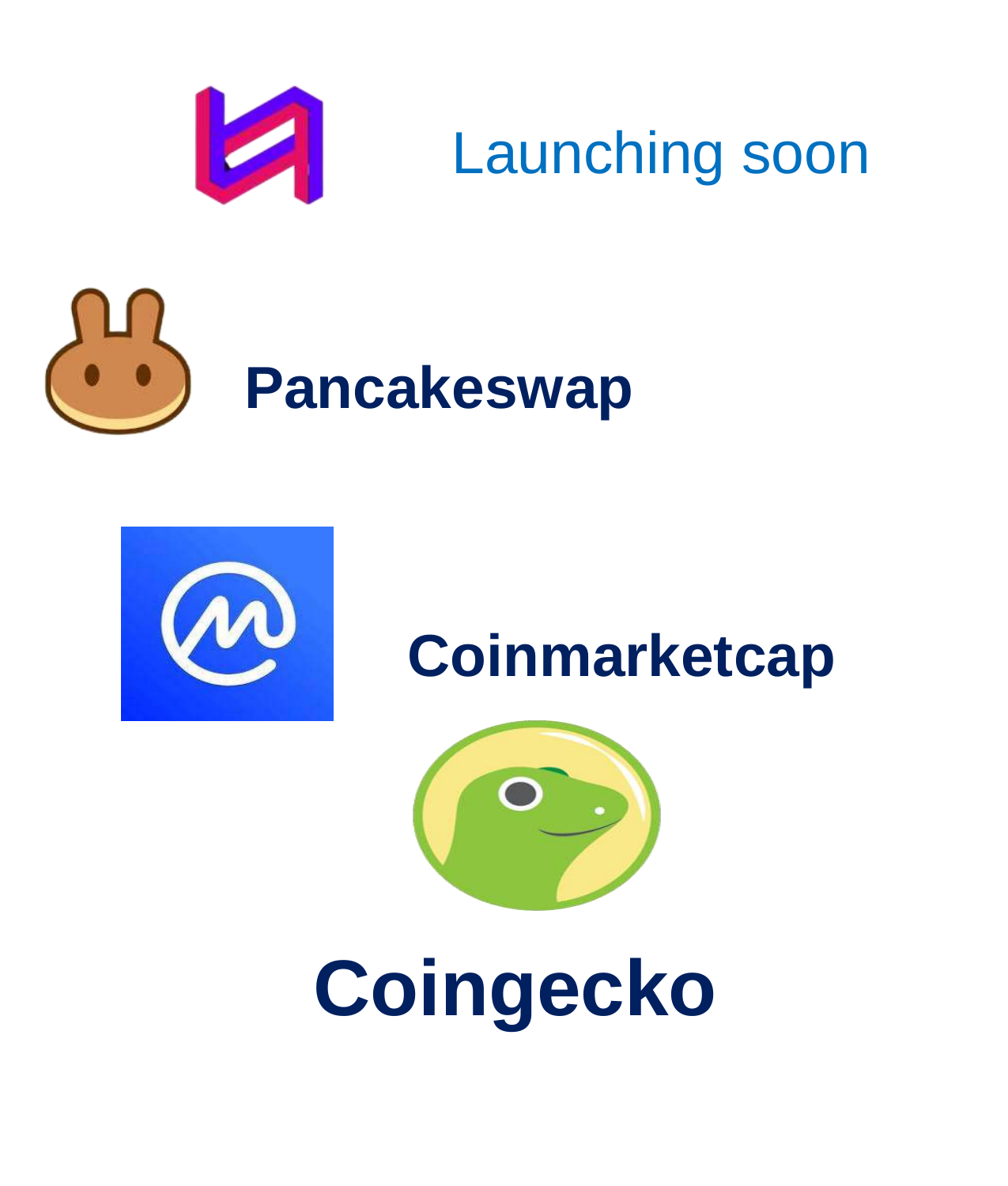### **Q1 2022**

- **Roadmap update**
- **WhitePaper update**
- exchanger Launch
- **►** explorer Launch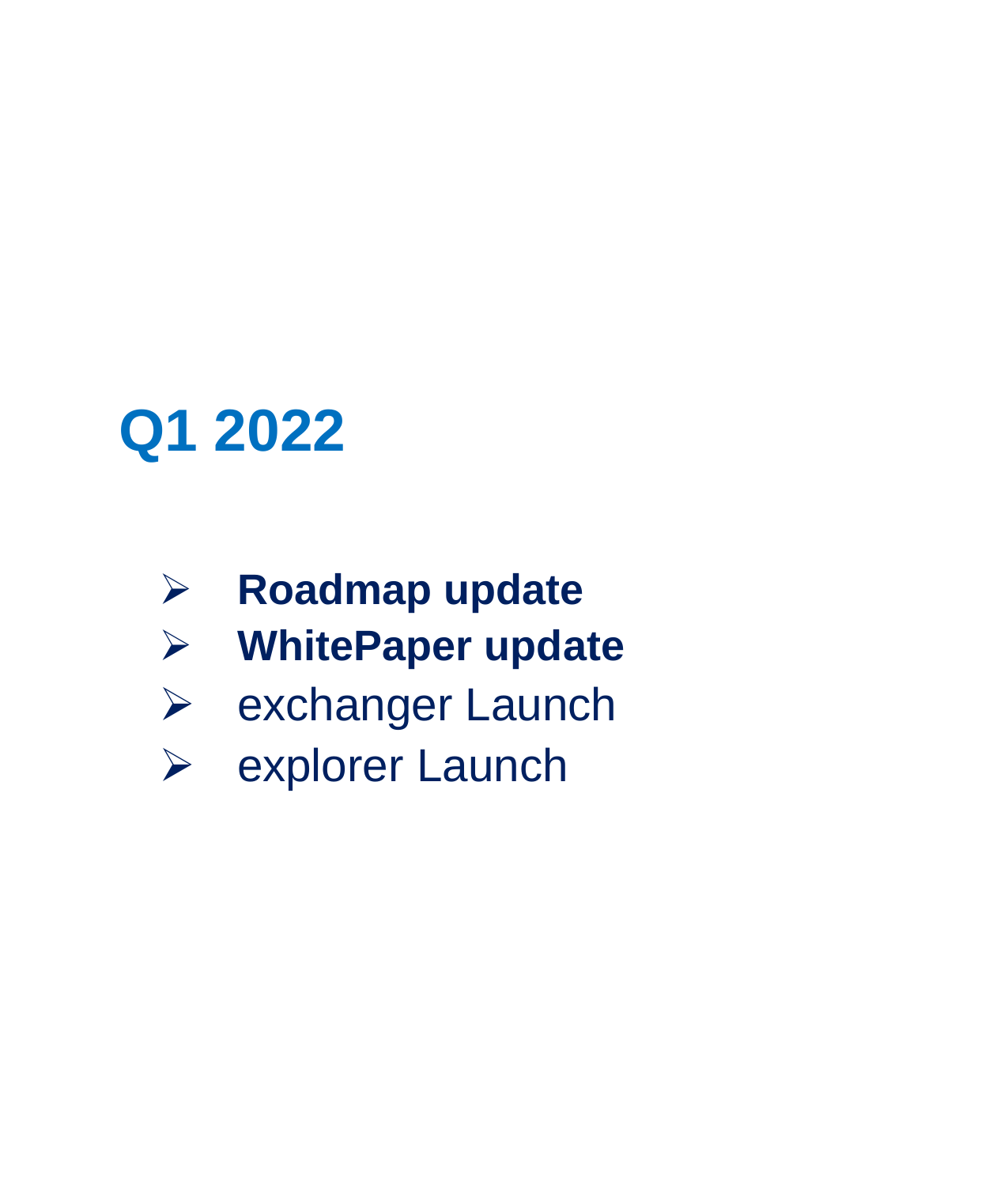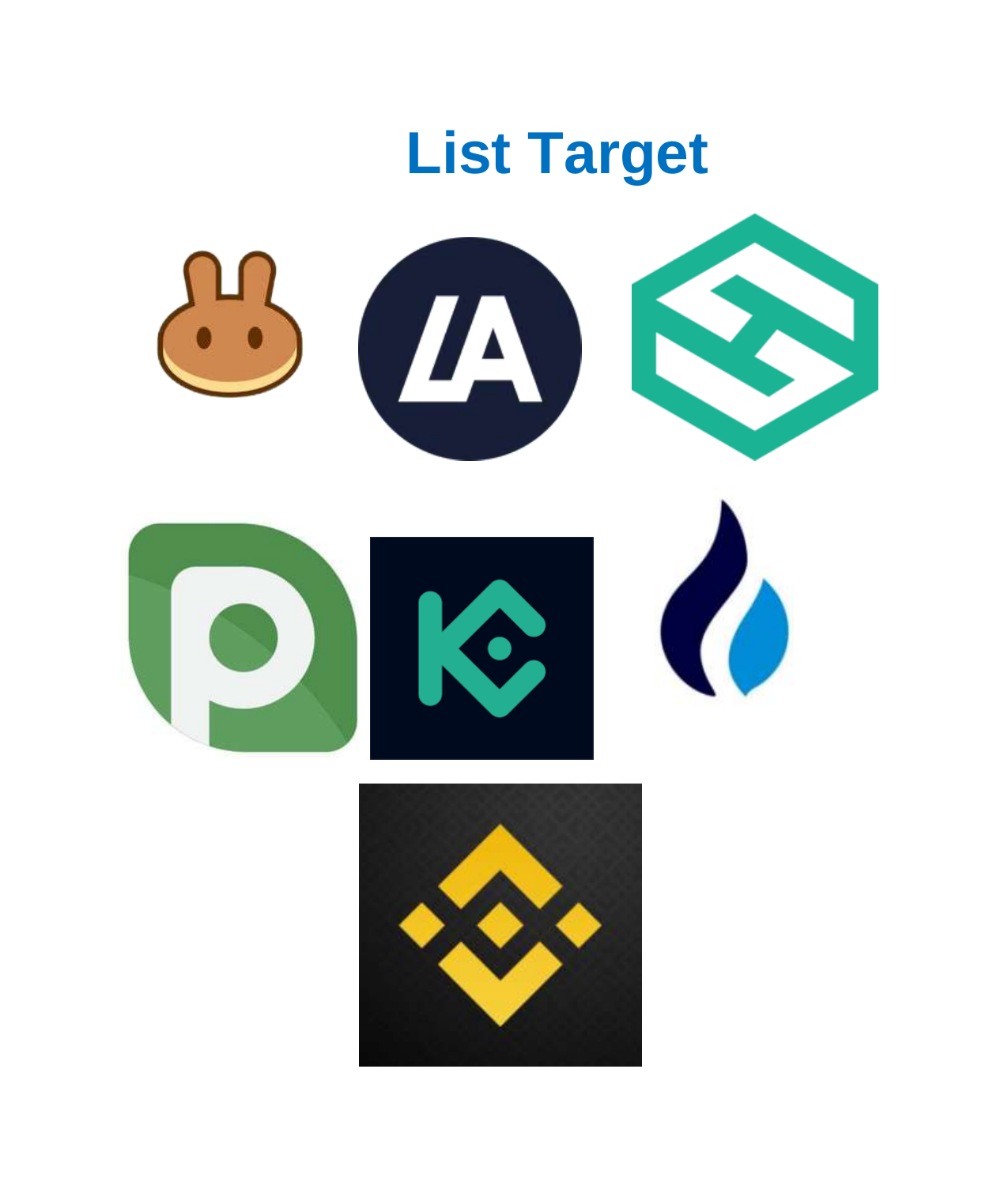**Support contact :** 

#### **[futuregold321@gmail.com](mailto:futuregold321@gmail.com)**

### **[https://t.me/Future\\_Gold\\_su](https://t.me/Future_Gold_support) [pport](https://t.me/Future_Gold_support)**

 **[https://www.facebook.com/p](https://www.facebook.com/profile.php?id=100070447401580) [rofile.php?id=100070447401](https://www.facebook.com/profile.php?id=100070447401580) [580](https://www.facebook.com/profile.php?id=100070447401580)**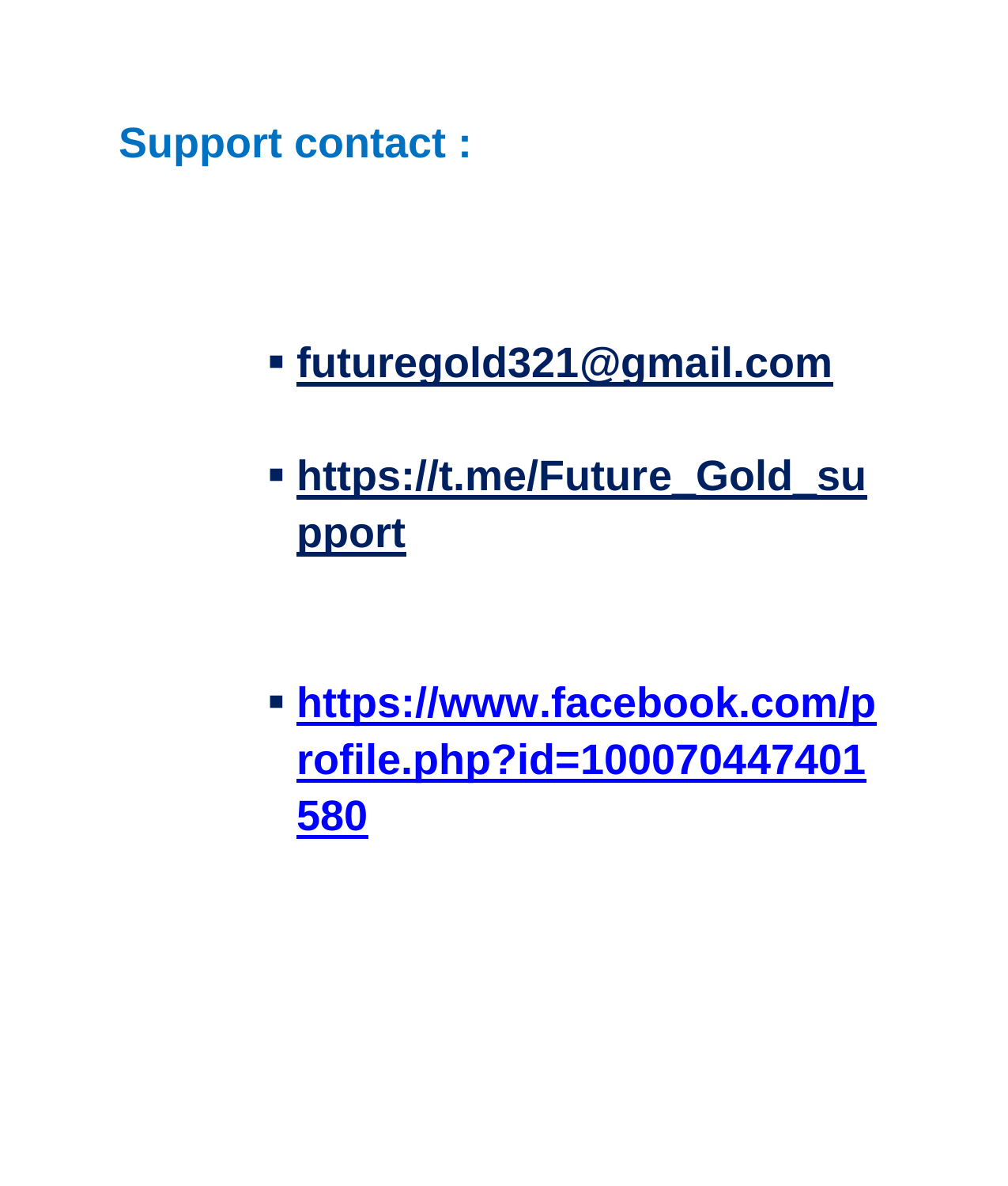

#### **website**

**www.Future-Gold.com**



#### **telegram**

#### **[https://t.me/Future\\_Gold](https://t.me/Future_Gold)**



#### **twitter**

**https://twitter.com/Future Gold10**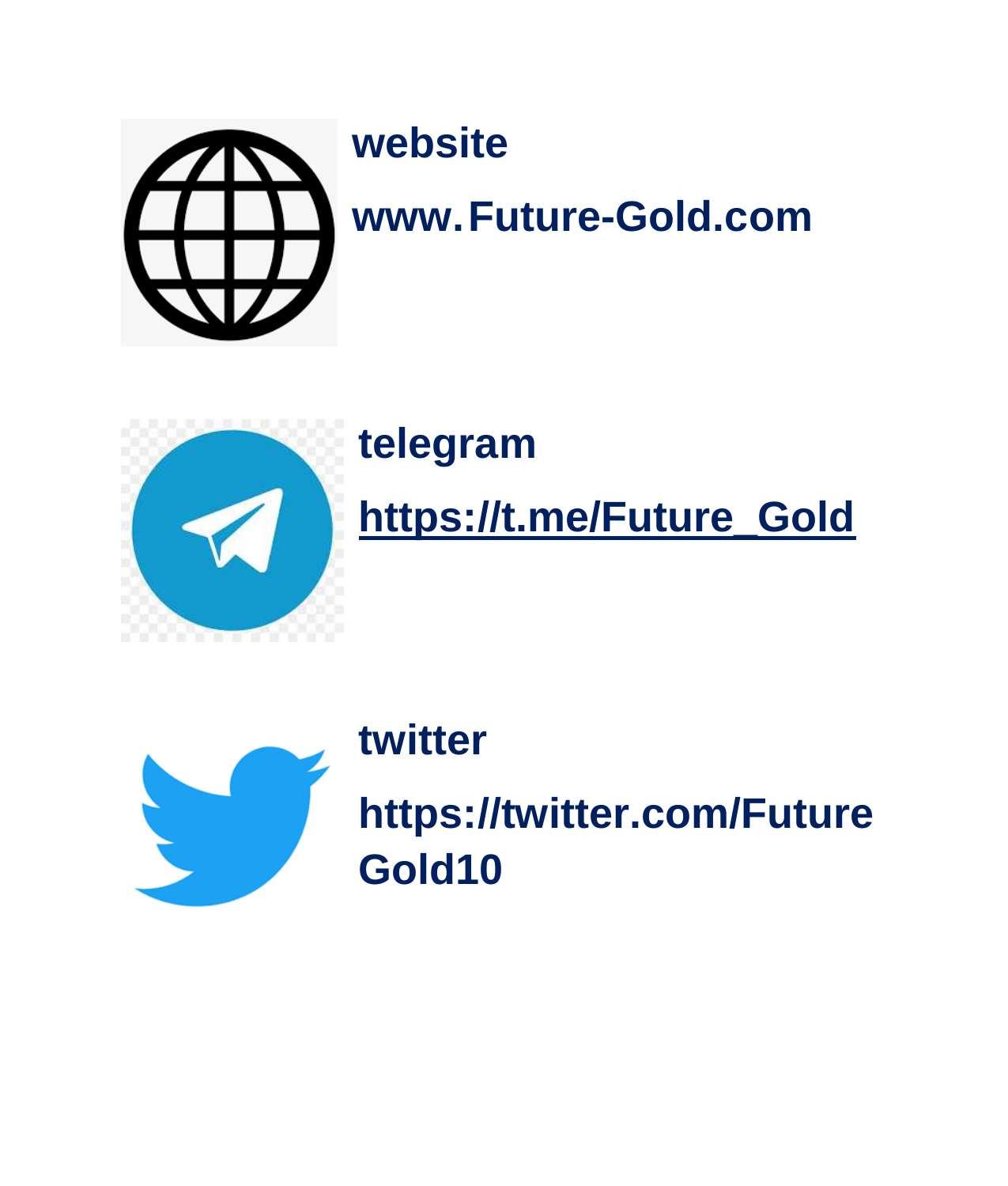